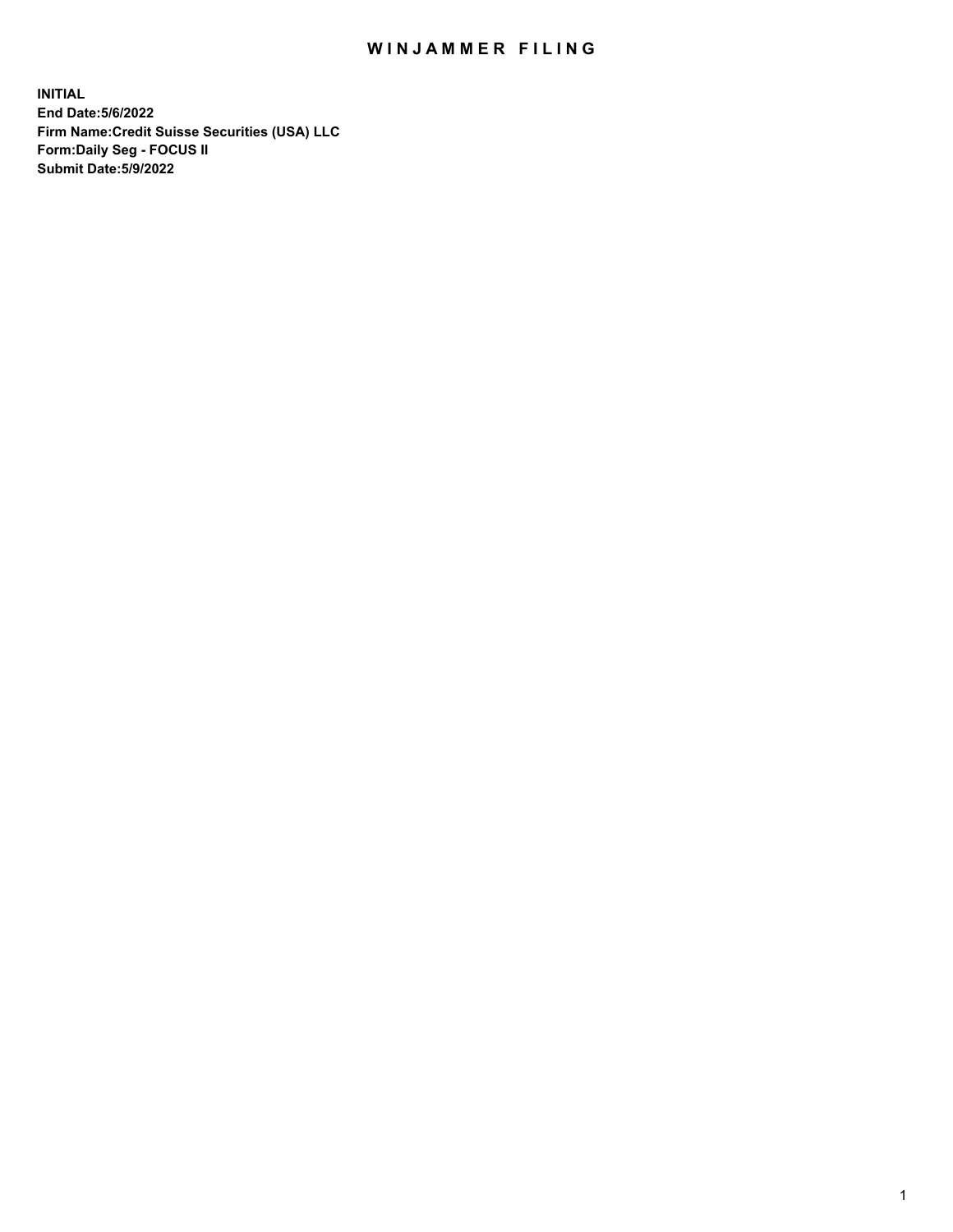**INITIAL**

#### **End Date:5/6/2022 Firm Name:Credit Suisse Securities (USA) LLC**

### **Form:Daily Seg - FOCUS II**

### **Submit Date:5/9/2022**

# **Daily Segregation - Cover Page**

| Name of Company                                                                     | <b>Credit Suisse Securities (USA)</b><br><u>LLC</u> |
|-------------------------------------------------------------------------------------|-----------------------------------------------------|
| <b>Contact Name</b>                                                                 | <b>Alexander Baptiste</b>                           |
| <b>Contact Phone Number</b>                                                         | 919-994-6223                                        |
| <b>Contact Email Address</b>                                                        | alexander.baptiste@credit-suiss<br>e.com            |
| FCM's Customer Segregated Funds Residual Interest Target (choose one):              |                                                     |
| a. Minimum dollar amount: ; or                                                      |                                                     |
| b. Minimum percentage of customer segregated funds required:%; or                   | $\frac{\frac{0}{5}}{\frac{0}{0}}$                   |
| c. Dollar amount range between: and; or                                             |                                                     |
| d. Percentage range of customer segregated funds required between:% and%.           | 0 <sub>0</sub>                                      |
| FCM's Customer Secured Amount Funds Residual Interest Target (choose one):          |                                                     |
| a. Minimum dollar amount: ; or                                                      |                                                     |
| b. Minimum percentage of customer secured funds required:%; or                      | $\frac{0}{5}$                                       |
| c. Dollar amount range between: and; or                                             | 0 <sub>0</sub>                                      |
| d. Percentage range of customer secured funds required between:% and%.              | 0 <sub>0</sub>                                      |
| FCM's Cleared Swaps Customer Collateral Residual Interest Target (choose one):      |                                                     |
| a. Minimum dollar amount: ; or                                                      | $\frac{0}{5}$                                       |
| b. Minimum percentage of cleared swaps customer collateral required:% ; or          |                                                     |
| c. Dollar amount range between: and; or                                             | $\underline{0}$ $\underline{0}$                     |
| d. Percentage range of cleared swaps customer collateral required between: % and %. | 0 <sub>0</sub>                                      |

Attach supporting documents CH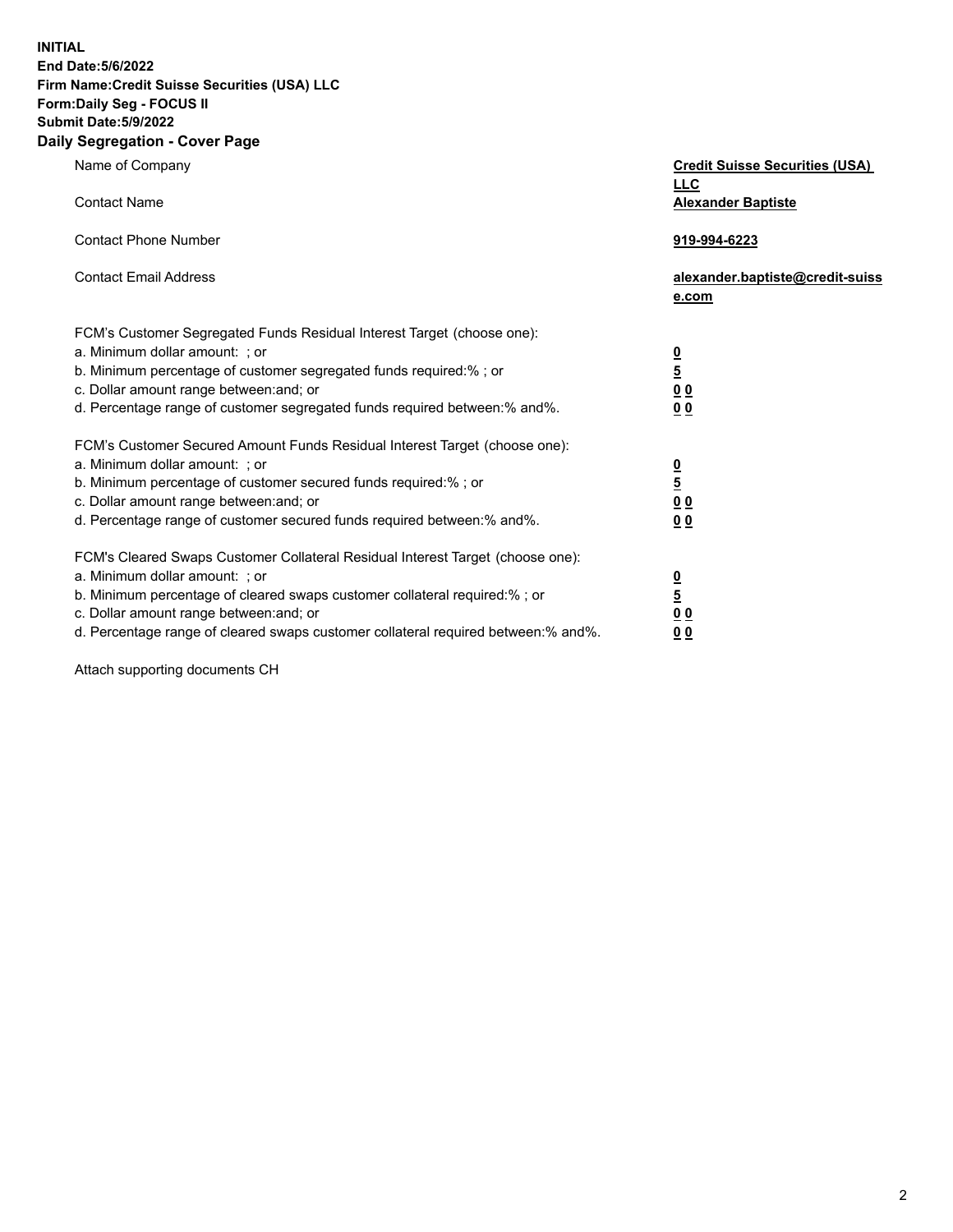#### **INITIAL End Date:5/6/2022 Firm Name:Credit Suisse Securities (USA) LLC Form:Daily Seg - FOCUS II Submit Date:5/9/2022**

#### **Daily Segregation - Secured Amounts**

|     | Foreign Futures and Foreign Options Secured Amounts                                                        |                                                        |
|-----|------------------------------------------------------------------------------------------------------------|--------------------------------------------------------|
|     | Amount required to be set aside pursuant to law, rule or regulation of a foreign                           | $0$ [7305]                                             |
|     | government or a rule of a self-regulatory organization authorized thereunder                               |                                                        |
| 1.  | Net ledger balance - Foreign Futures and Foreign Option Trading - All Customers                            |                                                        |
|     | A. Cash                                                                                                    | 2,721,235,567 [7315]                                   |
|     | B. Securities (at market)                                                                                  | 16,579,802 [7317]                                      |
| 2.  | Net unrealized profit (loss) in open futures contracts traded on a foreign board of trade                  | -1,915,619,089 [7325]                                  |
| 3.  | Exchange traded options                                                                                    |                                                        |
|     | a. Market value of open option contracts purchased on a foreign board of trade                             | <b>124</b> [7335]                                      |
|     | b. Market value of open contracts granted (sold) on a foreign board of trade                               | $0$ [7337]                                             |
| 4.  | Net equity (deficit) (add lines 1. 2. and 3.)                                                              | 822,196,404 [7345]                                     |
| 5.  | Account liquidating to a deficit and account with a debit balances - gross amount                          | 258,210,894 [7351]                                     |
|     | Less: amount offset by customer owned securities                                                           | <mark>-257,937,401</mark> [7352] <b>273,493</b> [7354] |
| 6.  | Amount required to be set aside as the secured amount - Net Liquidating Equity                             | 822,469,897 [7355]                                     |
|     | Method (add lines 4 and 5)                                                                                 |                                                        |
| 7.  | Greater of amount required to be set aside pursuant to foreign jurisdiction (above) or line                | 822,469,896 [7360]                                     |
|     | 6.<br>FUNDS DEPOSITED IN SEPARATE REGULATION 30.7 ACCOUNTS                                                 |                                                        |
| 1.  | Cash in banks                                                                                              |                                                        |
|     | A. Banks located in the United States                                                                      | 11,297,897 [7500]                                      |
|     | B. Other banks qualified under Regulation 30.7                                                             | 174,323,454 [7520] 185,621,351                         |
|     |                                                                                                            | [7530]                                                 |
| 2.  | Securities                                                                                                 |                                                        |
|     | A. In safekeeping with banks located in the United States                                                  | 16,579,802 [7540]                                      |
|     | B. In safekeeping with other banks qualified under Regulation 30.7                                         | 0 [7560] 16,579,802 [7570]                             |
| 3.  | Equities with registered futures commission merchants                                                      |                                                        |
|     | A. Cash                                                                                                    | $0$ [7580]                                             |
|     | <b>B.</b> Securities                                                                                       | $0$ [7590]                                             |
|     | C. Unrealized gain (loss) on open futures contracts                                                        | $0$ [7600]                                             |
|     | D. Value of long option contracts                                                                          | $0$ [7610]                                             |
|     | E. Value of short option contracts                                                                         | 0 [7615] 0 [7620]                                      |
| 4.  | Amounts held by clearing organizations of foreign boards of trade                                          |                                                        |
|     | A. Cash                                                                                                    | $0$ [7640]                                             |
|     | <b>B.</b> Securities                                                                                       | $0$ [7650]                                             |
|     | C. Amount due to (from) clearing organization - daily variation                                            | $0$ [7660]                                             |
|     | D. Value of long option contracts                                                                          | $0$ [7670]                                             |
|     | E. Value of short option contracts                                                                         | 0 [7675] 0 [7680]                                      |
| 5.  | Amounts held by members of foreign boards of trade                                                         |                                                        |
|     | A. Cash                                                                                                    | 2,866,591,734 [7700]                                   |
|     | <b>B.</b> Securities                                                                                       | $0$ [7710]                                             |
|     | C. Unrealized gain (loss) on open futures contracts                                                        | -1,992,868,444 [7720]                                  |
|     | D. Value of long option contracts                                                                          | 124 [7730]                                             |
|     | E. Value of short option contracts                                                                         | 0 [7735] 873,723,414 [7740]                            |
| 6.  | Amounts with other depositories designated by a foreign board of trade                                     | $0$ [7760]                                             |
| 7.  | Segregated funds on hand                                                                                   | $0$ [7765]                                             |
| 8.  | Total funds in separate section 30.7 accounts                                                              | 1,075,924,567 [7770]                                   |
| 9.  | Excess (deficiency) Set Aside for Secured Amount (subtract line 7 Secured Statement<br>Page 1 from Line 8) | 253,454,671 [7380]                                     |
| 10. | Management Target Amount for Excess funds in separate section 30.7 accounts                                | 41,123,495 [7780]                                      |
|     |                                                                                                            |                                                        |

11. Excess (deficiency) funds in separate 30.7 accounts over (under) Management Target **212,331,176** [7785]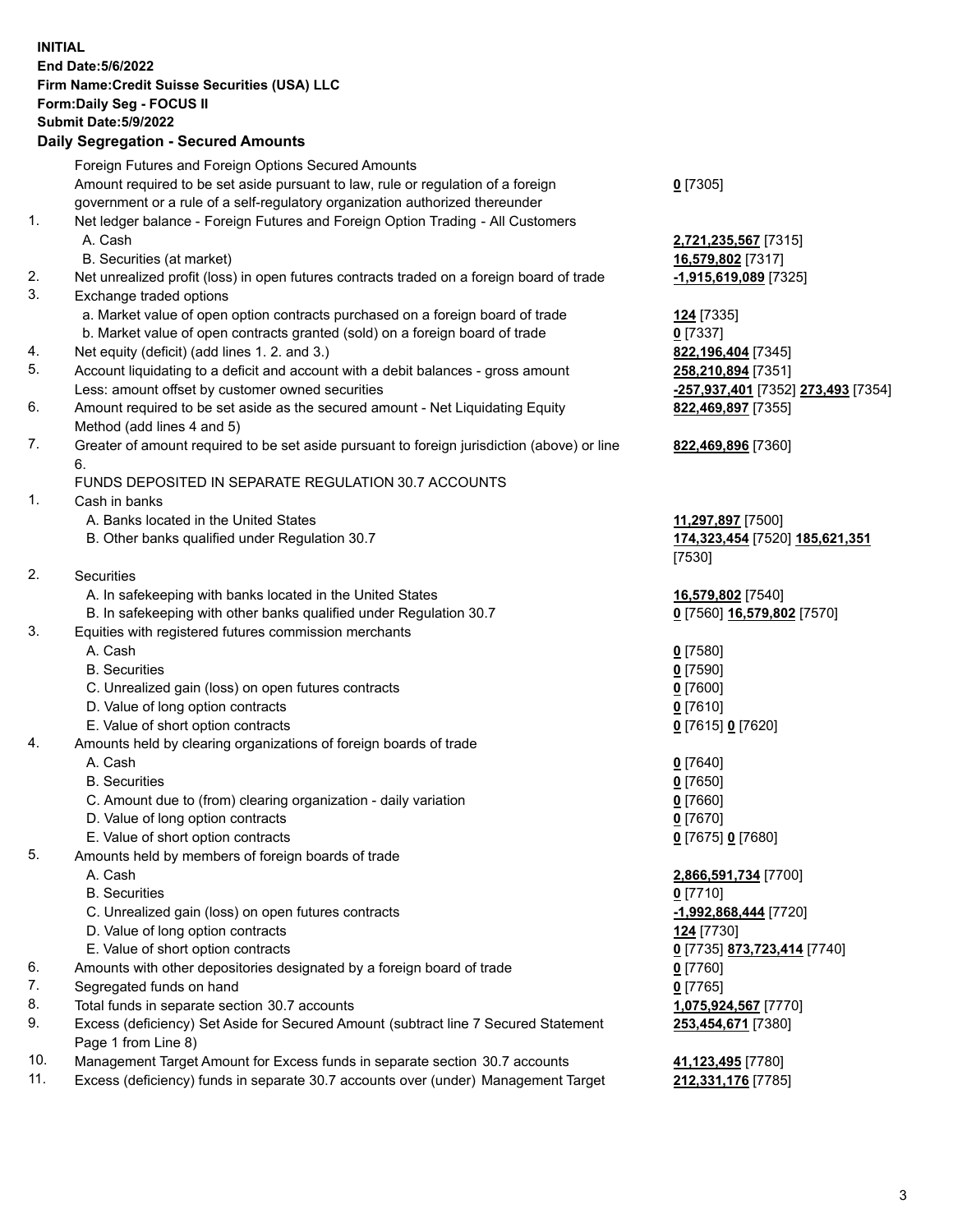| <b>INITIAL</b> |                                                                                     |                                  |
|----------------|-------------------------------------------------------------------------------------|----------------------------------|
|                | End Date: 5/6/2022                                                                  |                                  |
|                | Firm Name: Credit Suisse Securities (USA) LLC                                       |                                  |
|                | Form: Daily Seg - FOCUS II                                                          |                                  |
|                | <b>Submit Date: 5/9/2022</b>                                                        |                                  |
|                | Daily Segregation - Segregation Statement                                           |                                  |
|                | SEGREGATION REQUIREMENTS(Section 4d(2) of the CEAct)                                |                                  |
| 1.             | Net ledger balance                                                                  |                                  |
|                | A. Cash                                                                             | 229,144,190 [7010]               |
|                | B. Securities (at market)                                                           | 293,228,018 [7020]               |
| 2.             | Net unrealized profit (loss) in open futures contracts traded on a contract market  | -33,119,006 [7030]               |
| 3.             | Exchange traded options                                                             |                                  |
|                | A. Add market value of open option contracts purchased on a contract market         | 52,942,248 [7032]                |
|                | B. Deduct market value of open option contracts granted (sold) on a contract market | $-51,324,300$ [7033]             |
| 4.             | Net equity (deficit) (add lines 1, 2 and 3)                                         | 490,871,150 [7040]               |
| 5.             | Accounts liquidating to a deficit and accounts with                                 |                                  |
|                | debit balances - gross amount                                                       | 3,559,037 [7045]                 |
|                | Less: amount offset by customer securities                                          | -3,450,825 [7047] 108,212 [7050] |
| 6.             | Amount required to be segregated (add lines 4 and 5)                                | 490,979,362 [7060]               |
|                | FUNDS IN SEGREGATED ACCOUNTS                                                        |                                  |
| 7.             | Deposited in segregated funds bank accounts                                         |                                  |
|                | A. Cash                                                                             | 58,995,557 [7070]                |
|                | B. Securities representing investments of customers' funds (at market)              | $0$ [7080]                       |
|                | C. Securities held for particular customers or option customers in lieu of cash (at | 286,693,911 [7090]               |
|                | market)                                                                             |                                  |
| 8.             | Margins on deposit with derivatives clearing organizations of contract markets      |                                  |
|                | A. Cash                                                                             | 345,203,442 [7100]               |
|                | B. Securities representing investments of customers' funds (at market)              | $0$ [7110]                       |
|                | C. Securities held for particular customers or option customers in lieu of cash (at | 6,534,107 [7120]                 |
|                | market)                                                                             |                                  |
| 9.             | Net settlement from (to) derivatives clearing organizations of contract markets     | -2,357,265 [7130]                |
| 10.            | Exchange traded options                                                             |                                  |
|                | A. Value of open long option contracts                                              | 52,942,248 [7132]                |
|                | B. Value of open short option contracts                                             | -51,324,300 [7133]               |
| 11.            | Net equities with other FCMs                                                        |                                  |
|                | A. Net liquidating equity                                                           | 168,284 [7140]                   |
|                | B. Securities representing investments of customers' funds (at market)              | $0$ [7160]                       |
|                | C. Securities held for particular customers or option customers in lieu of cash (at | $0$ [7170]                       |
|                | market)                                                                             |                                  |
| 12.            | Segregated funds on hand                                                            | $0$ [7150]                       |
| 13.            | Total amount in segregation (add lines 7 through 12)                                | 696,855,984 [7180]               |
| 14.            | Excess (deficiency) funds in segregation (subtract line 6 from line 13)             | 205,876,622 [7190]               |
| 15.            | Management Target Amount for Excess funds in segregation                            | 24,548,968 [7194]                |
| 16.            | Excess (deficiency) funds in segregation over (under) Management Target Amount      | 181, 327, 654 [7198]             |
|                | <b>Excess</b>                                                                       |                                  |